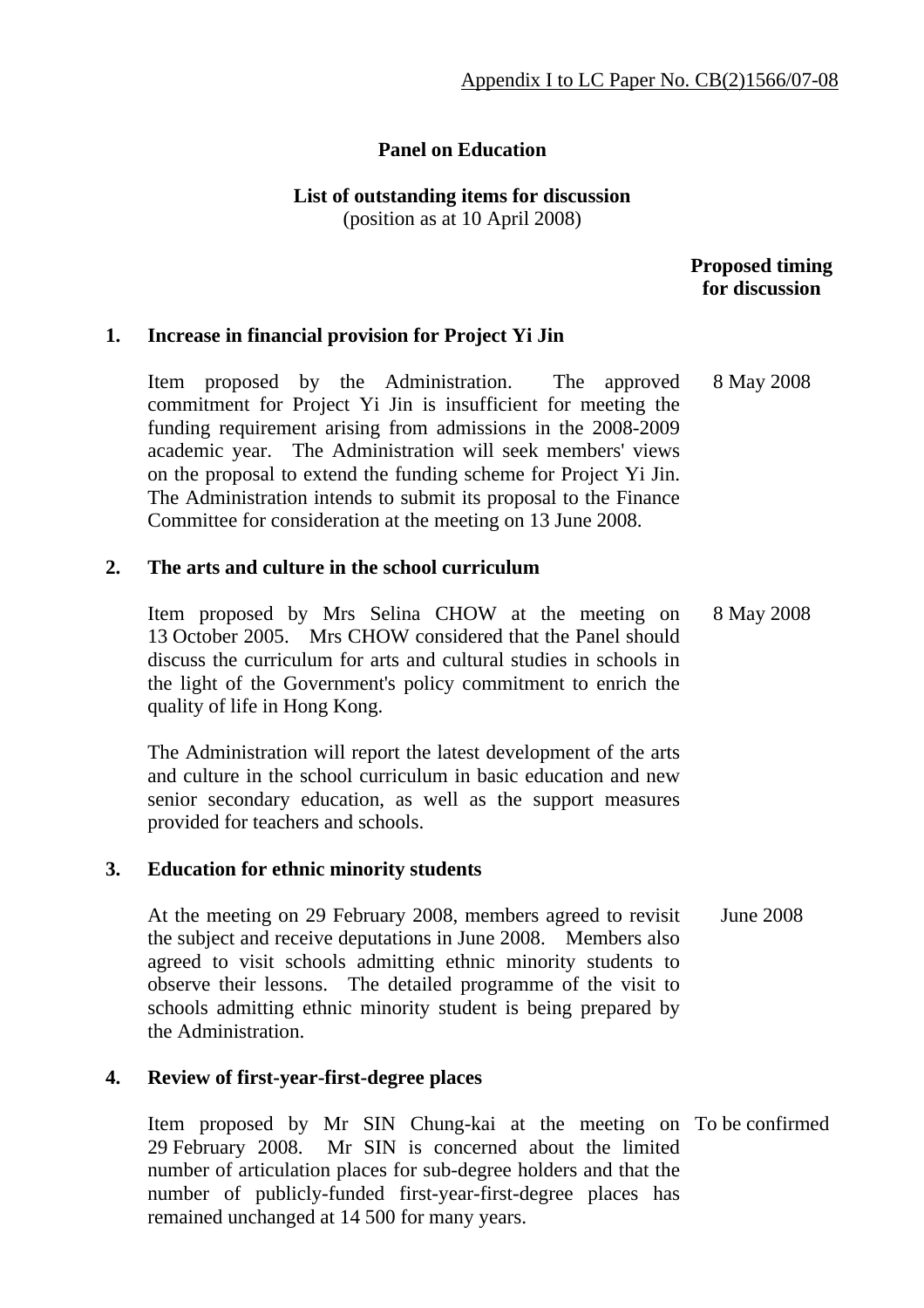#### **Proposed timing for discussion**

#### **5. Planning of public sector primary school places**

 Item proposed by Mr LEUNG Yiu-chung at the meeting on To be confirmed 29 February 2008. Mr LEUNG is concerned about the planning of public sector primary schools and classes in the light of the fluctuations in population.

#### **6. New initiatives in education**

 At the meeting on 11 October 2007, members expressed concern To be confirmed about the new initiatives in education, in particular the provision of 12-year free education, the implementation of small class teaching, and the development of Hong Kong into a regional education hub. Members agreed to consider the need to discuss the related issues at appropriate time.

The Panel discussed the implementation details of small class teaching in public sector primary schools on 29 February 2008.

# **7. Future development of the textbook industry and development of talents for textbook writing**

 Item proposed by Mrs Selina CHOW at the meeting on To be confirmed13 October 2005. Members noted that arising from the Administration's proposals on various copyright-related issues, the textbook industry had expressed grave concern about the impact of the proposed exemption of non-profit-making educational establishments and educational establishment subvented by Government from the proposed criminal liability for copying and distribution of copyright infringing printed works on the future development of the textbook industry. Members agreed to receive views from the industry and other sectors which might have different perspectives on the issue, including the Consumer Council which conducted annual surveys on textbook prices. Members of the Panel on Commerce and Industry will be invited to join the discussion of this item.

At the meeting on 12 October 2006, Mrs Selina CHOW proposed and members agreed to discuss the development of talents for textbook writing.